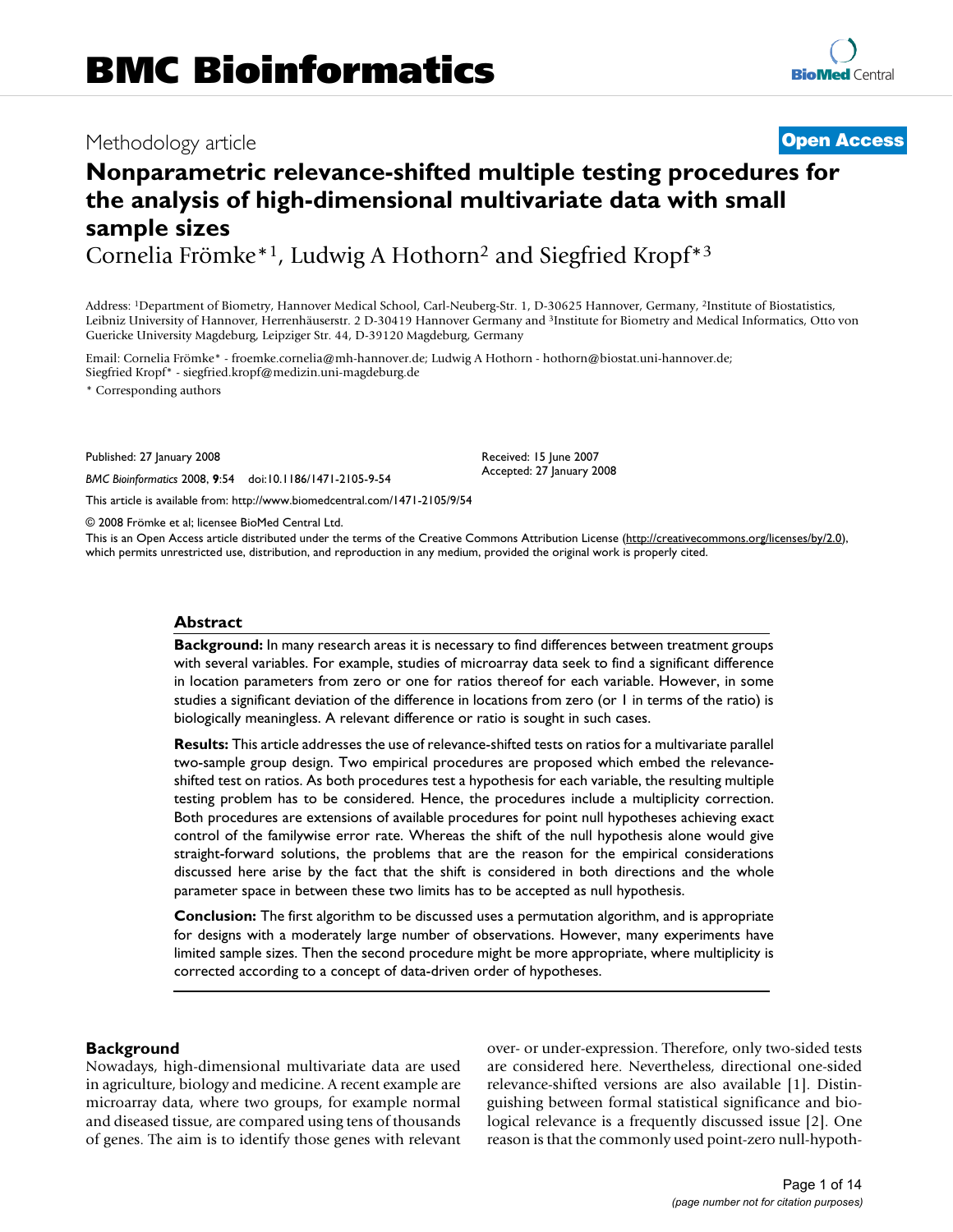esis  $H_0$ :  $\mu_2$  -  $\mu_1$  = 0 is often biologically inappropriate, because depending on sample size and variance, biologically irrelevant small differences can be marked as statistically different. Therefore, the relevance-shifted nullhypothesis  $H_0$ :  $\mu_2$  -  $\mu_1$  -  $\delta$  = 0 should be used. Hereby, the problem of the choice of  $\delta$  appears [3]. Instead of absolute relevance margins, the use of relative margins may be more appropriate in some applications. For example, a compound will be declared potentially mutagenic in the Ames mutagenicity assay if the number of revertants is at least double of those in the control; this is the so-called two-fold rule [4]. Another example is the characterization of the anti-neoplastic activity of a new compound by its ratio of the mean tumor volume under treatment to that of the control [5]. For microarray experiments, a specific fold-change may be of interest as well. For example, Guo et al. [6] searched genes which were significant to the unadjusted  $\alpha$  of 5% and have a fold change greater than 1.5. To analyze the relevance-shifted hypothesis in gene expression data, Li and Wong [7] propose using a confidence interval to estimate the fold change. However, this confidence interval requires the normality assumption and does not account for multiplicity. Both problems will be addressed in the subsequent proposals.

The problem occurs with the validation of normal assumptions for high dimensional data with small sample sizes. It seems to be hopeless to empirically characterize the distribution as multivariate normal. Hence nonparametric methods may be advantageous. In the current literature, examples for the analysis of multivariate studies using nonparametric methods can be found [8,9]. The present article focusses on nonparametric approaches as well. Relevance-shifted Wilcoxon rank statistics are used as basic test statistics in both approaches considered in this paper. Parametric test procedures for relevanceshifted hypotheses can be found in Frömke [1].

Since a local decision is provided for each of the thousands of genes, the resulting multiplicity problem has to be considered, too. Otherwise, the probability to falsely reject a null hypothesis increases dramatically. To overcome the problem of multiplicity, several approaches are discussed in the literature. Aside from the classical familywise error rate (FWER) – the probability to reject at least one true null hypothesis – the false discovery rate (FDR) introduced by Benjamini and Hochberg [10] is often used [11], giving the expected proportion of falsely rejected hypotheses among the set of all rejected hypotheses. According to the definitions, the FDR criterion usually delivers more 'significant' genes because – in contrast to the FWER – a small rate of falsely positive results is tolerated. Therefore, the main arguments in favour of the FDR (or against the FWER) are the low detection rate of the FWER procedures for high-dimensional data combined

with a still sufficient type I error control for screening purposes. Nevertheless, many authors emphasize that the FWER criterion is necessary for confirmatory purposes [12-16]. Also the argument of the larger power of FDR procedures has to be qualified. As pointed out by Dudoit et al. [15] and Speed [16], the present FDR controlling procedures are usually based on independence assumptions between the single test statistics which are not acceptable in gene expression data (particularly, the Benjamini-Hochberg procedure) or they are corrected for that problem and are then computer intensive and/or so much reduced in their power that the advantage with respect to the FWER procedures is more or less lost. Here, we focus on two FWER controlling procedures (in the strong sense, i.e., keeping the FWER under any constellation of true and false local hypotheses) and we will demonstrate that they may be well applied also in high-dimensional data.

The simplest method to correct for multiplicity in both parametric and nonparametric settings is the  $\alpha$ -adjustment of Bonferroni. Here the unadjusted *p*-values of the individual tests are compared with α/*m*, where *m* denotes the dimensionality of the data, that is, the number of observed variables. The modification by Holm [17] uses the threshold  $\alpha/m$  only for the comparison with the smallest of the *m* individual *p*-values. The next smallest are compared to  $\alpha/(m-1)$ ,  $\alpha/(m-2)$ , ...,  $\alpha/1$ . If one of the *p*values does not fall below the corresponding threshold, then the statistical procedure will stop and this null hypothesis as well as all succeeding ones will be accepted. However, even for low-dimensional data, the Bonferronitype methods are known to be conservative. Furthermore, the potential improvement using the Holm method is minimal in high-dimensional data with only a small portion of variables with effects. One reason for the conservativeness is that the Bonferroni correction does not utilize the correlation structure of the variables. In rank tests with their discrete distributions, we have the additional problem that the procedures usually cannot fully exploit the prespecified error level but have to switch to the next possible *p*-value less than or equal to the given threshold. Particularly for very small sample sizes and a high dimension *m*, it might thus even be impossible to reject the null hypothesis using Bonferroni type methods. Both procedures extended in this paper utilize the covariance structure as they are based on permutations of the whole multivariate observation vectors although the technical procedure does not show that explicitly.

In the following text the two original procedures, which will be extended in this article, are briefly presented. The first procedure is the well-known permutation algorithm of Westfall and Young [18], as proposed by Dudoit et al. [19] for the analysis of microarray data. Just as the Bonferroni-Holm correction, this method is a step-down proce-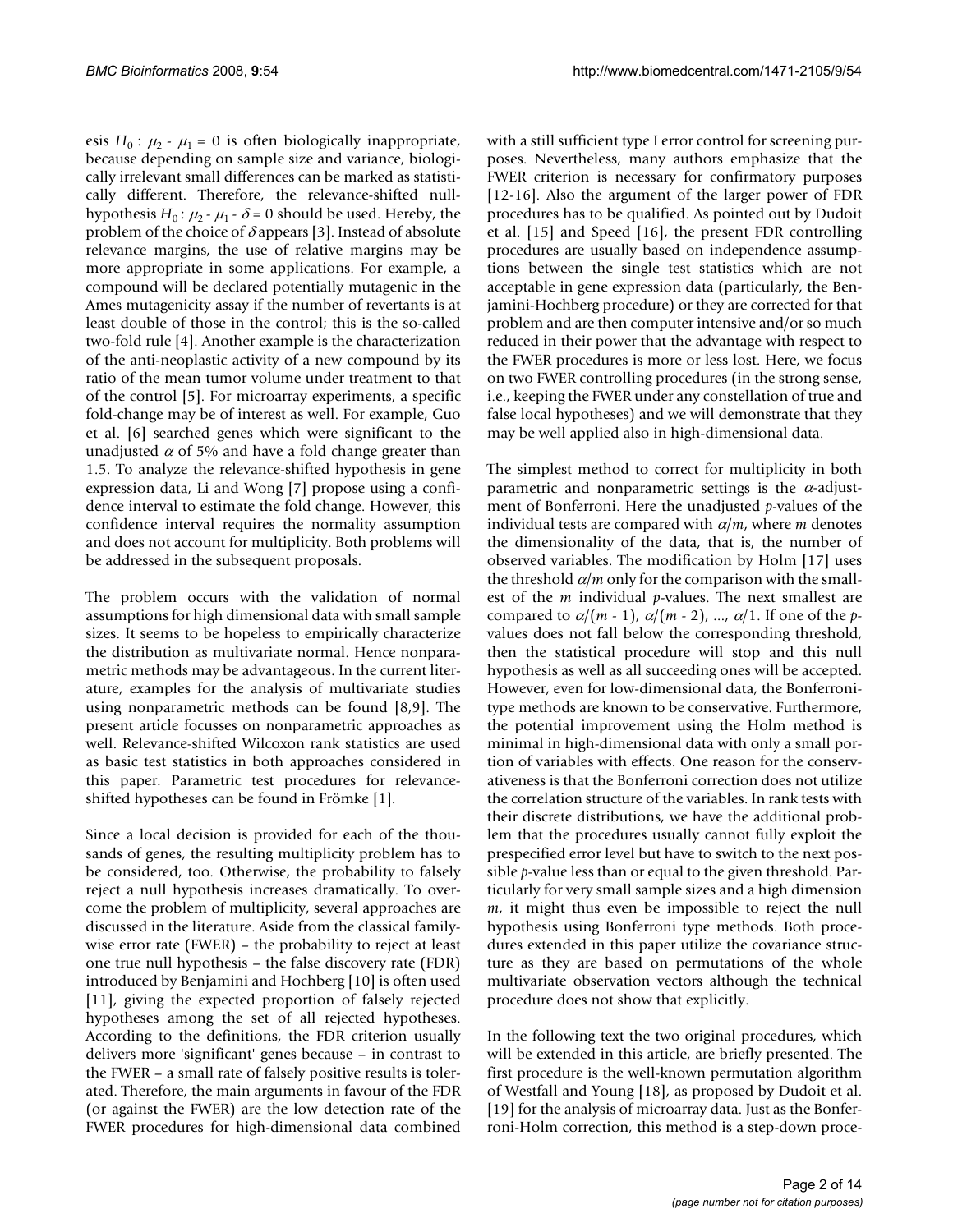dure. However, it consists of a permutation algorithm to compute the null distribution of the *p*-values. By permuting the variables, the algorithm takes their dependence structure into account. Given certain data conditions, above all not too small samples, this algorithm is probably the most powerful testing procedure for high-dimensional data in the current literature.

The second procedure is discussed in Kropf et al. [20]. This procedure belongs to the class of procedures with a datadriven order of hypotheses. These procedures consist of sequential testing of the variables at the unadjusted error level until the first nonsignificant result occurs. The order of testing is derived from the data themselves by means of selector statistics calculated for each variable (variables sorted for decreasing values of the selector statistics). The original procedure, which will be extended in this paper, is as follows:

1. For each of the *m* variables separately, compute the interquartile range using the combined data of the two samples. Order the *m* variables for decreasing values of their empirical interquartile ranges. The interquartile ranges serve as selector statistics.

2. Calculate the two-sample Wilcoxon test at the unadjusted level  $\alpha$  in this order as long as significance is attained. Stop at the first nonsignificant result.

Assuming that all variables are measured on an equal scale and have similar variability within group, a large variability over the pooled samples for some of the variables could be a hint for large group differences. Therefore, the interquartile ranges of the pooled samples for each variable are used as selector statistics. The proof for the exact control of the familywise error rate utilizes, roughly speaking, the independence of rank and order statistics. If – contrary to the assumption – the variables have heterogeneous variability, then the procedure looses power. For example, Frömke [1] presents simulation studies, where the standard deviations vary by factor of 1.5 and the procedure looses approximately 10% power. The loss in power increases with increasing variability of standard deviations. However, the procedure controls the type I error in any case. A parametric counterpart of this procedure based on the theory of spherical distributions can be found in Kropf and Läuter [21].

Both of these nonparametric procedures have been shown to achieve the exact control of the familywise error rate under a point null hypothesis in the strong sense, where the observation vectors

$$
\mathbf{x}_{ik} = \left(x_{ik1}, ..., x_{ikj}, ..., x_{ikm}\right)' \sim F_m^{(i)}(\mathbf{x})
$$
\n
$$
(i = 1, 2; k = 1, ..., n_i)
$$
\n(1)

belong to identical multivariate continuous distributions

$$
F_m^{(1)}(\mathbf{x}) = F_m^{(2)}(\mathbf{x}).
$$
 (2)

In this paper, we are interested in a slightly different situation. The model (1) is additionally restricted by the assumption that the independent and continuous vectors  $\mathbf{x}_{1k}$  and  $\mathbf{x}_{2k}$  only have positive components and that their distribution functions are equal except for a different scaling characterized by a vector  $\theta = (\theta_1, ..., \theta_m)'$ , that is

$$
F_m^{(1)}(\mathbf{x}) = F_m^{(2)}(\mathbf{x}/\boldsymbol{\theta}),
$$
 (3)

where the operator '/' indicates a componentwise division of vectors. Thus, θ*j* denotes the true ratio of the treatment medians of variable *j*.

For each of the *m* variables, it shall be tested, whether the two-sided null hypothesis

$$
H_{0,j}: \theta_{lower} \le \theta_j \le \theta_{upper} \tag{4}
$$

can be rejected in favor of the alternative

$$
H_{1,j}: \theta_j < \theta_{lower} \text{ or } \theta_j > \theta_{upper'} \tag{5}
$$

where  $\theta_{lower} \leq 1$  and  $\theta_{upper} \geq 1$  denote the lower and the upper relevance threshold.

In both procedures considered here, this multiplicative model (3) is traced back to an additive one by a variablewise logarithmic transformation  $y = \ln(x)$ . So it changes to

$$
F_m^{*(1)}(\mathbf{y}) = F_m^{*(2)}(\mathbf{y} - \boldsymbol{\delta})
$$
 (6)

with

$$
\delta = (\delta_1, ..., \delta_m)
$$
 and  $\delta_j = \ln(\theta_j)$   $(j = 1, ..., m)$  (7)

and the null hypotheses are correspondingly transformed into

$$
H_{0,j}^* : \delta_{lower} \le \delta_j \le \delta_{upper} \tag{8}
$$

and the alternative hypotheses are given as

$$
H_{1,j}^* : \delta_j < \delta_{lower} \quad \text{or} \quad \delta_j > \delta_{upper} \tag{9}
$$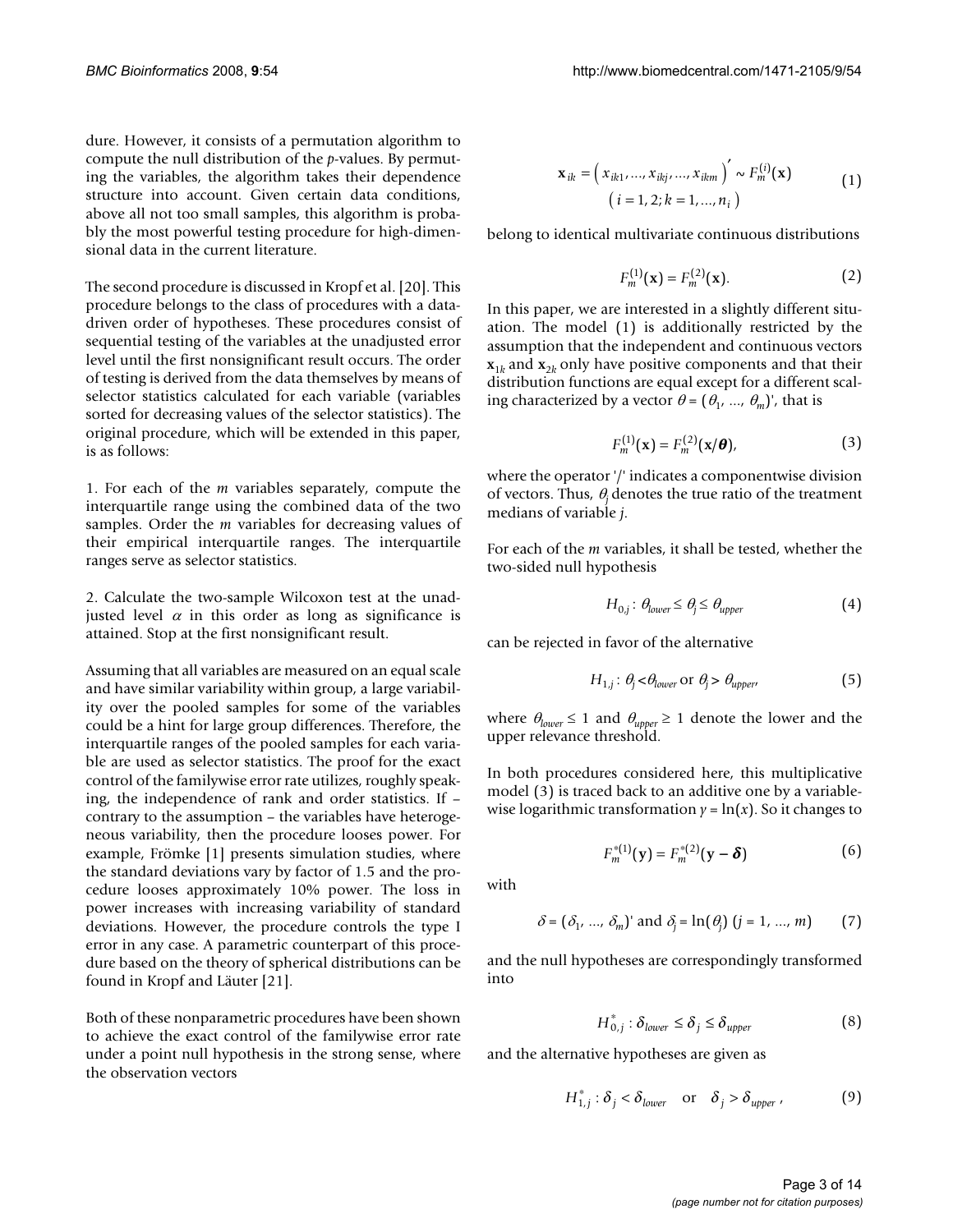where  $\delta_{lower} = \ln(\theta_{lower}) \le 0$  and  $\delta_{upper} = \ln(\theta_{upper}) \ge 0$  denote the lower and the upper relevance threshold. In practice, the choice of δ*lower* and δ*upper* is dependent on the experimental question. For example, in microarray experiments the thresholds can be set to  $-\delta_{lower} = \delta_{upper} = 0.4055$ , 0.6931 or 0.7885. This is equivalent to testing for a fold-change in gene expression of 1.5, 2 or 2.2 [6,22,23]. So an obvious approach would be to use the above mentioned two procedures after the logarithmic transformation and an additional shift by the relevance thresholds. However, this is associated with some problems. The shifted one-sided tests control the familywise error rate on the threshold which was used for shifting. But here we have two onesided tests and two relevance thresholds, the lower and the upper one, and it is necessary to find some combination rule. It is likely that the second threshold (which is not used for the shift at that moment) is far enough from the first one so that a type I error caused by the one-sided test at the opposite border of the null space is unlikely. But the whole parameter space between both thresholds belongs to the null hypothesis as well and there is no proof that the two basic procedures control the type I error or are conservative under these conditions though one would expect a monotone behaviour of the rejection probability for increasing deviations from the exact null point. Finally, a correction is necessary for the selector statistic in the second procedure with data dependent sequential testing. Otherwise, variables with no shift or a only small one (but within the tolerance region) could have larger expected values for the selector than variables under the alternative hypothesis. The procedure would then loose its power by stopping prematurely.

The modifications of the exact procedures for point null hypotheses described in the following section have been adapted to these problems in an empirical manner. No exact proof exists for the control of the familywise error rate. Therefore, results of simulation experiments are presented after the detailed description of the modified procedures and their demonstration in examples. An R package for the methods is available [24].

#### **Results and Discussion** *Algorithm*

#### *Relevance-shifted permutation algorithm*

We will first introduce a relevance-shifted modification of the permutation algorithm for step-down minP adjusted *p*-values of Westfall and Young [18] for point null hypotheses. More strictly speaking, we are starting from a proposal from Ge et al. [25] which delivers the same results as that of Westfall and Young but is less time consuming. Whereas the original algorithm requires two permutation runs, one for the calculation of raw *p*-values and a second one for multiplicity adjusting, Ge et al. [25] share the permutations of both runs.

In order to detect the deviation from the null hypothesis at both relevance thresholds, two passes are needed for each variable, one for relevant decrease and another one for relevant increase. Finally, out of the two one-sided *p*values, a two-sided one is computed for each variable. The passes themselves consist of two parts. The relevanceshifted permuted unadjusted *p*-values from Wilcoxon's rank sum test are computed first. Then the unadjusted *p*values are corrected for multiplicity. As mentioned above, we will use the log transformed observations and relevance thresholds.

The proposed algorithm is given here in detail for the *test on decrease*:

Part 1: Permutation algorithm for raw *p*-values

- Fix the thresholds  $\delta_{lower} = \ln(\theta_{lower})$  and  $\delta_{upper} = \ln(\theta_{upper})$ .
- Create the pseudosample vectors  $\mathbf{y}_{ik}^* = \left( y_{ik1}^*, \ldots, y_{ikm}^* \right)$ with  $\gamma_{1kj}^{*} = \gamma_{1kj} + \delta_{lower}$  and  $\gamma_{2kj}^{*} = \gamma_{2kj}$  (*i* = 1, 2; *k* = 1, ...,  $n_{ij}$ )  $j = 1, ..., m$ .

• In the  $b^{th}$  permutation step,  $b = 0, ..., B$  ( $b = 0$  corresponds to unpermuted data) do:

- For each variable, compute the one-sided Wilcoxon rank sum statistic  $W_{1b}$ , ...,  $W_{mb}$  for the pseudosamples:

$$
W_{jb} = \sum_{k=1}^{n_2} r_{2jkb}
$$

where ranks are computed over both groups and  $r_{2ikh}$ denotes the *k*th ranked observation of the second group and the *j*th variable with the pseudosamples to test for decreases.

- Permute the  $n_1 + n_2 = N$  pseudosample vectors  $y^{*}_{ik}$  (*i* = 1,  $2; k = 1, ..., n<sub>i</sub>$ ).

• Calculate the one-sided raw *p*-values for hypothesis  $H_{0,j}$ :  $\delta_i \geq \delta_{lower}$  as

$$
p_{j, lower}^{*} = \frac{\# \{b:b > 0 \text{ and } W_{jb} \le W_{j0}\}}{B} \tag{10}
$$
\n
$$
\text{for } j = 1, ..., m.
$$

Part 2: Permutation algorithm for step-down minP adjusted *p*-values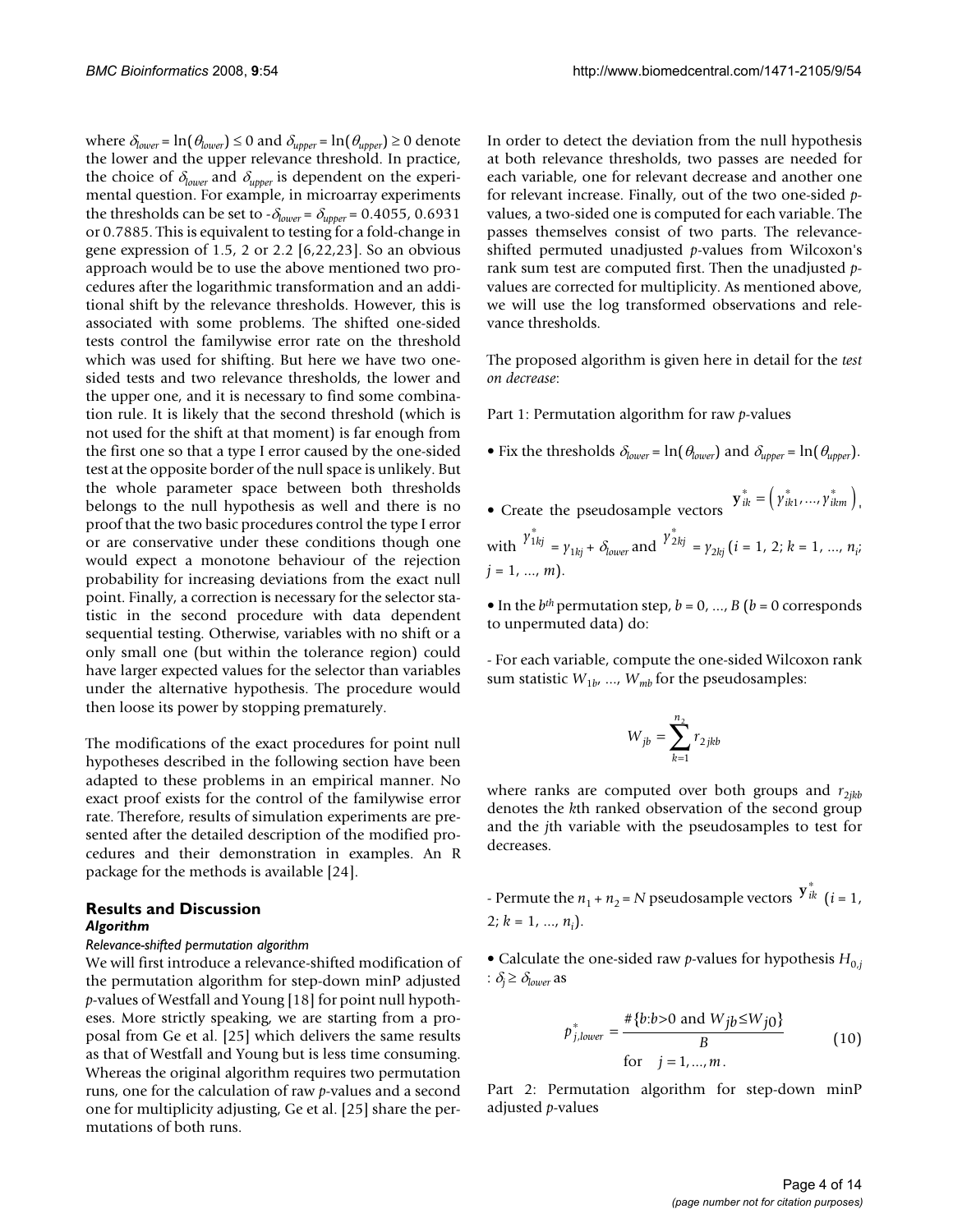• Re-number the *m* variables such that  $p_{1 \text{ lower}}^* \leq ... \leq p_{m \text{ lower}}^*$ 

• Prepare three matrices for further computation:

The matrix **W** of size  $m \times B$  includes the test statistics from the *B* permutation steps from Part 1 (renumbered and without the values for  $b = 0$ )

$$
\mathbf{W} = \begin{pmatrix} W_{11} & \cdots & W_{1b} & \cdots & W_{1B} \\ \vdots & & \vdots & & \vdots \\ W_{j1} & \cdots & W_{jb} & \cdots & W_{jb} \\ \vdots & & \vdots & & \vdots \\ W_{m1} & \cdots & W_{mb} & \cdots & W_{mb} \end{pmatrix} .
$$
 (11)

Two empty matrices  $P = (p_{ib})$  of size  $m \times B$  and  $Q = (q_{ib})$  of size  $(m + 1) \times B$  are filled successively from the bottom to the top in the course of the following algorithm.

- Set  $q_{m+1,b} = 1$  for  $b = 1, ..., B$ .
- For  $j = m, m 1, ..., 1$  do:

Compute the *B* one-sided raw *p*-values  $p_{j1}$ , ...,  $p_{jB}$  for hypothesis  $H_{0,j}$  (row *j* in matrix **P**) as

$$
p_{jb} = \frac{\#\{b' : W_{jb'} \le W_{jb}\}}{B},
$$
 (12)

which is in row *j* of matrix **W** for each  $W_{ib}$  the proportion of test statistics  $W_{ib}$  equal to or smaller than  $W_{ib}$ .

• Determine the *j*th row of matrix **Q** as the successive minima

$$
q_{jb} = \min(q_{j+1,b}, p_{jb}), b = 1, ..., B.
$$
 (13)

Compute the adjusted *p*-value for hypothesis  $H_{0,i}$ :  $\theta_i \geq$ <sup>θ</sup>*lower*:

$$
\tilde{p}_{j,lower}^* = \frac{\#\{b:q\;jb \leq p_{j,lower}^*\}}{B}.
$$
\n(14)

• Enforce monotonicity of  $\tilde{p}_{j, lower}^*$ :

$$
\tilde{p}_{1,lower}^* := \tilde{p}_{1,lower}^*,
$$
\n
$$
\tilde{p}_{j,lower}^* := \max(\tilde{p}_{j-1,lower}^*, \tilde{p}_{j,lower}^*)
$$
\n
$$
\text{for } j = 2, ..., m.
$$
\n(15)

• Revoke the renumbering of the variables in the beginning of Part 2.

For the *test on increase*, repeat the entire procedure with the pseudosample vectors  $\mathbf{y}_{ik}^* = \left(y_{ik1}^*, \dots, y_{ikm}^*\right)$ , where  $y_{1kj}^* = \left(y_{ik1}^*, \dots, y_{ikm}^*\right)$  $\gamma_{1kj}$  +  $\delta_{upper}$  and  $\gamma^{*}_{2kj}$  =  $\gamma_{2kj}$  (*j* = 1, ..., *m*) and the rank sum test on increase to achieve the one-sided multiplicity adjusted *p*-values on increase  $\tilde{p}_{j,upper}^*$  Finally, the twosided adjusted *p*-values are given by  $\tilde{p}_j^* = \min(2 \cdot \tilde{p}_{j,lower}^*, 2 \cdot \tilde{p}_{j,upper}^*)$ <sub>.</sub>

*Procedure with a data-driven order of relevance-shifted hypotheses* An empirical extension for the nonparametric procedure of Kropf et al. [20] for relevance-shifted hypotheses will now be proposed:

• Select the two relevance thresholds  $\delta_{lower} = \ln(\theta_{lower})$  and  $\delta_{\text{upper}} = \ln(\theta_{\text{upper}}).$ 

Determine the pseudosample vectors  $\mathbf{y}_{ik}^* = \left( \gamma_{ik1}^*, ..., \gamma_{ikm}^* \right)$  with  $\gamma_{1kj}^* = \gamma_{1kj} + \delta_{lower}$  and  $\gamma_{2kj}^* = \gamma_{2kj}$  $(i = 1, 2; k = 1, ..., n_i; j = 1, ..., m)$  and calculate for each variable the one-sided Wilcoxon rank sum statistic *Wj*,*lower*

 $=\sum_{k=1}^{n_2} {r_2}_{jk}$  (*j* = 1, ..., *m*), again using the ranks determined over the two combined pseudosamples,  $\sum_{k=1}^{n_2} r_2$ 

• Replace δ*lower* by δ*upper* and repeat exactly the former step to compute  $W_{j,upper} (j = 1, ..., m)$ .

• Use the permutation algorithm described in the previous procedure or suitable tables to derive the corresponding unadjusted one-sided *p*-values  $p_{i, lower}$  and  $p_{i,upper}$ respectively, for the variablewise Wilcoxon statistics.

• Compute the unadjusted two-sided *p*-values  $p_i$  as  $p_j =$  $\min(2 \cdot p_{j, lower}, 2 \cdot p_{j, upper})$  (*j* = 1, ..., *m*) for each variable.

• In order to prepare the determination of selector statistics, calculate the sample medians for the *j*th (logarithmic

but not shifted) variable in sample 1 and 2,  $\tilde{y}_{1j}$  and  $\tilde{y}_{2j}$ , respectively, and, once again, derive pseudosample values by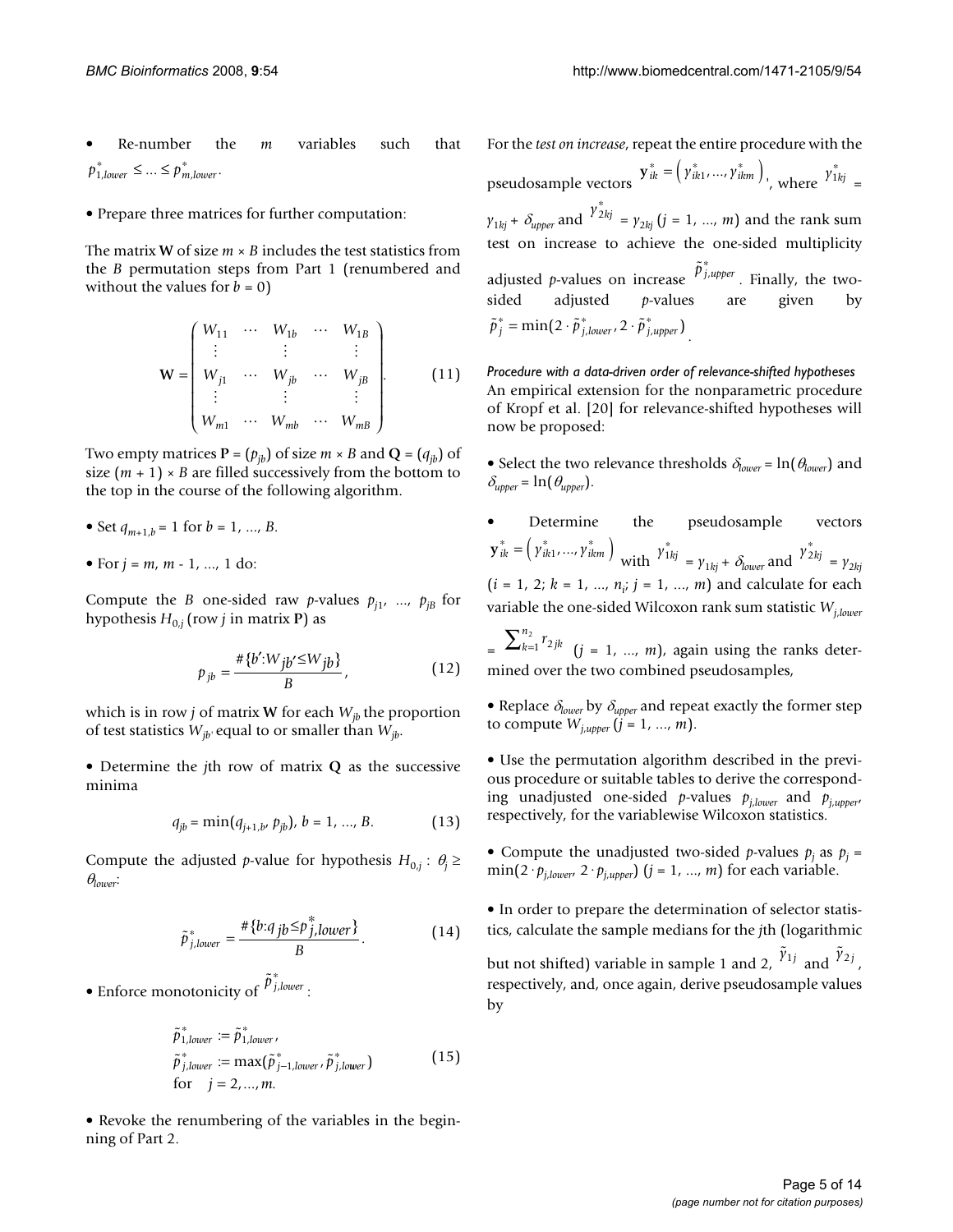$$
\gamma_{1kj}^{**} = \begin{cases}\n\gamma_{1kj} + d_{lower} & \text{if } \tilde{\gamma}_{2j} - \tilde{\gamma}_{1j} < 0 \\
\gamma_{1kj} + d_{upper} & \text{if } \tilde{\gamma}_{2j} - \tilde{\gamma}_{1j} \ge 0\n\end{cases}
$$
\n
$$
\gamma_{2kj}^{**} = \begin{cases}\n\gamma_{2kj} - \tilde{\gamma}_{2j} + \tilde{\gamma}_{1j} + d_{upper} & \text{if } 0 \le \tilde{\gamma}_{2j} - \tilde{\gamma}_{1j} < d_{upper} \\
\gamma_{2kj} - \tilde{\gamma}_{2j} + \tilde{\gamma}_{1j} + d_{lower} & \text{if } d_{lower} < \tilde{\gamma}_{2j} - \tilde{\gamma}_{1j} < 0 \\
\gamma_{2kj} & \text{else,}\n\end{cases}
$$

$$
(k = 1, ..., n_1 \text{ or } k = 1, ..., n_2, \text{ respectively}; j = 1, ..., m).
$$

• Compute a selector statistic for each variable as the interquartile range *IRQ<sub>i</sub>* (difference of percentiles 75 and 25)

from the combined sample values  $y^{**}_{ikj}$ ,  $(i = 1, 2; k = 1, ..., k)$ *m*).

• Sort the *m p*-values  $p_i$  for decreasing values of the corresponding selector statistics *IQRj* .

• In this order, compare the corresponding *p*-value with the unadjusted <sup>α</sup> for each variable *j*. The original variable has a significantly relevant ratio of medians if  $p_i < \alpha$  and all previously tested null hypotheses have been rejected, too.

• Stop at the first non-significance and accept the null hypothesis for all further variables.

The different formulae for the selector statistic depending on the difference of the two group medians (positive or negative, within or without the tolerance region) ensure an appropriate sorting of the variables giving the procedure a high power.

In the following sections, the Bonferroni-Holm procedure will be used for comparison. The unadjusted *p*-values will also be taken from two-sample Wilcoxon tests with the pseudosample values as in the above two methods. The one-sided *p*-values  $p_{j,lower}$  and  $p_{j,upper}$  will be determined separately for each of the *m* variables, each with the corresponding shift in the pseudosamples. These unadjusted *p*values can be either taken from the first pass of the minP algorithm or from the second procedure. Then – as above – two-sided *p*-values will be calculated using  $p_i$  =  $\min(2 \cdot p_{j, lower} \cdot 2 \cdot p_{j, upper})$   $(j = 1, ..., m)$  and will be used as the basis for the Bonferroni-Holm adjustment.

#### *Testing*

#### *Performance on simulated data*

To confirm the control of the FWER, extended simulation studies were applied to the new procedures. A small part of the results for two-sided testing is shown in the following two tables. All scenarios were tested with three levels of relevance thresholds. For comparison with Kropf et al. [20], in one type of setting the thresholds were set to θ*lower*

 $= \theta_{\text{upper}} = 1$  ( $\delta_{\text{lower}} = \delta_{\text{upper}} = 0$ ). In this case, the procedure with a data-driven order of relevance-shifted hypotheses reduces to the exact nonparametric procedure with a datadriven order of point-zero hypotheses for two unpaired samples applied to the logarithmized data. In the remain-

 $\log$  two types of settings, the thresholds were set to  $\,q_{lower}^{-1}\,$  $=\theta_{\text{unther}} = 1.5$ 

 $(\delta_{lower} = \delta_{upper} = 0.4055)$  or to the extreme case of  $q_{lower}^{-1}$  $\theta_{\text{upper}} = 5$  ( $\delta_{\text{lower}} = \delta_{\text{upper}} = 1.6094$ ). Fifty observed variables were tested in all simulated situations.

To test if the procedures control the FWER in the weak sense, which is in the special case where all null hypotheses are true and the simulated FWER is less or equal to the selected  $\alpha$ , 25 variables were generated with expected values of  $\mu_{1j}$  =  $\mu_{2j}/\theta_{upper}$  = 100 and true standard deviations of  $\sigma_{1j} = \sigma_{2j}/\theta_{upper}$ . The remaining 25 had  $\mu_{1j}/\theta_{upper} = \mu_{2j} = 100$ and  $\sigma_{1j}/\theta_{upper} = \sigma_{2j}$ .

Furthermore, the control in the strong sense is important. In this case, the FWER is protected if some null hypotheses may be true and others false but the probability to reject any true null hypothesis is less or equal to  $\alpha$ . For the assessment of the control, 45 variables were simulated under the null hypothesis and had the same true mean values as for the weak control; 22 were set to a non-relevant decrease and 23 to an increase. From the remaining five variables, two had a relevant ratio of treatment means with  $\mu_{1j} = 100 \cdot \theta_{upper} + 50$  and  $\mu_{2j} = 100$  with  $\sigma_{1j} = 10 \cdot \theta_{upper}$ + 5,  $\sigma_{2i}$  = 10 and the other three had  $\mu_{1i}$  = 100 and  $\mu_{2i}$  = 100 $\cdot \theta_{\text{upper}} + 50$  with  $\sigma_{1j} = 10$ ,  $\sigma_{2j} = 10 \cdot \theta_{\text{upper}} + 5$ .

All variables had equal pairwise correlations  $\rho$  and equal variances 'on a logarithmic scale'. Together with the sample size per group, these parameters differed between the individual simulation settings and are noted in the table. If not stated otherwise, the random numbers were generated from a normal distribution, the nominal FWER was set  $\alpha$  = 5% and the empirical FWER was computed with 10,000 simulation runs each. The modified Westfall-Young permutation algorithm is shown as 'permutation' in the following tables and figures and the procedure with a data-driven order of hypotheses is shown as 'selector'.

Table 1 presents the results of several simulation series for balanced multivariate normal samples at a nominal  $\alpha$ level of 5% with varying relevance thresholds, sample sizes, variances, and pairwise correlation coefficients.

In Table 2, similar settings to the above were simulated. However, the random numbers were generated from a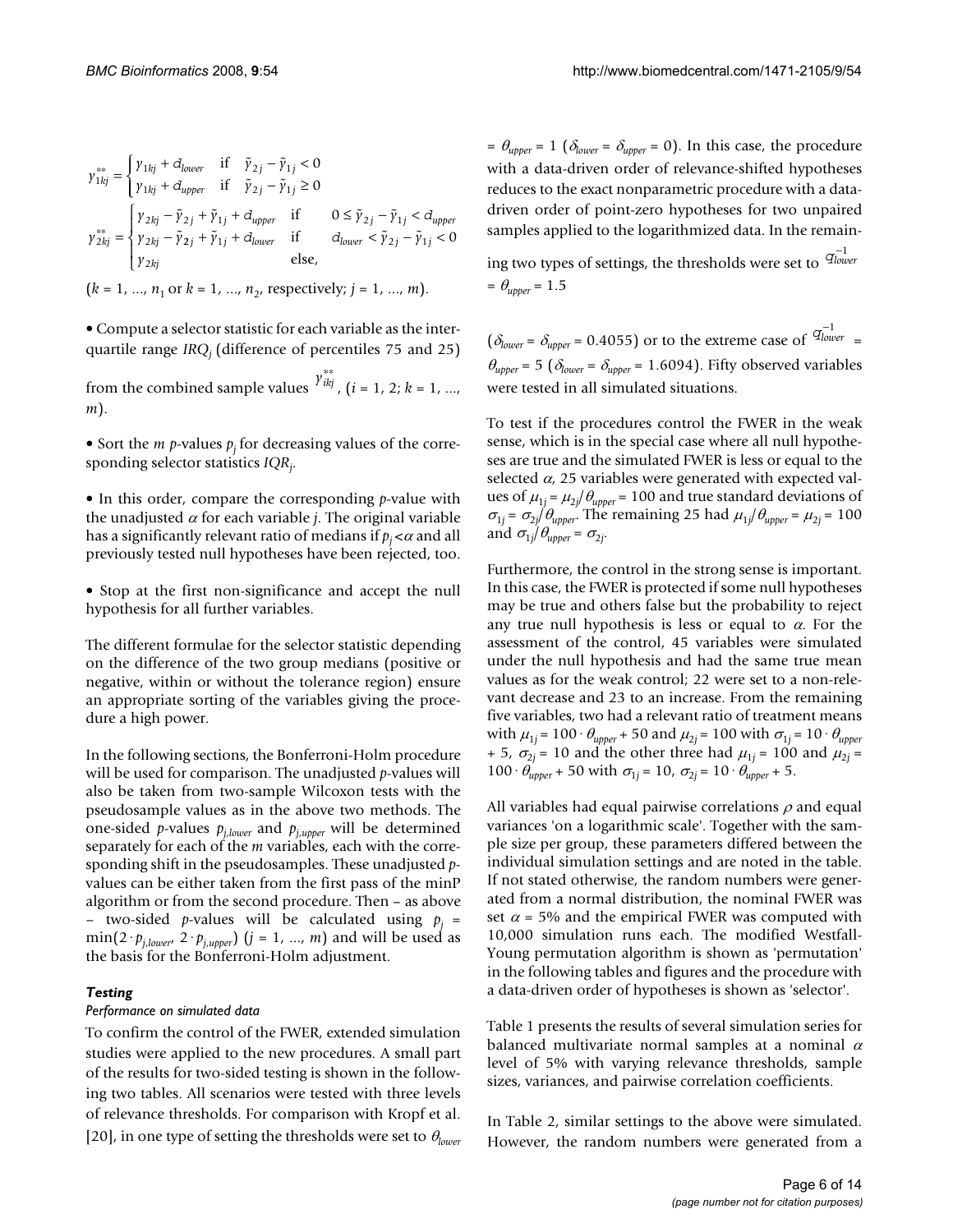| $-1$<br>$q_{lower}^{-1} = \theta_{upper}$ | $n_i$           | $\sigma_{ij}$   | $\rho$ | selector |        | permutation |             |
|-------------------------------------------|-----------------|-----------------|--------|----------|--------|-------------|-------------|
|                                           |                 |                 |        | weak     | strong | weak        | strong      |
|                                           | 5               | $\overline{10}$ | 0.1    | 3.42     | 3.05   | 0           | 0           |
| 1.5                                       | 5               | $\overline{10}$ | 0.1    | 2.53     | 1.98   | 0           | 0           |
| 5                                         | 5               | 10              | 0.1    | 2.53     | 1.87   | 0           | $\mathbf 0$ |
|                                           | $\overline{10}$ | $\overline{10}$ | 0.1    | 4.39     | 4.22   | 4.65        | 4.12        |
| 1.5                                       | $\overline{10}$ | $\overline{10}$ | 0.1    | 2.70     | 2.81   | 3.30        | 3.14        |
| 5                                         | $\overline{10}$ | $\overline{10}$ | 0.1    | 2.70     | 2.48   | 3.30        | 3.01        |
|                                           | $\overline{10}$ | $\overline{10}$ | 0.5    | 4.26     | 4.22   | 4.74        | 4.61        |
| 1.5                                       | $\overline{10}$ | $\overline{10}$ | 0.5    | 3.08     | 3.07   | 3.36        | 3.71        |
| 5                                         | $\overline{10}$ | $\overline{10}$ | 0.5    | 3.08     | 2.89   | 3.36        | 3.59        |
|                                           | 5               | 10              | 0.9    | 3.12     | 3.13   | 1.42        | 0.91        |
| 1.5                                       | 5               | $\overline{10}$ | 0.9    | 2.83     | 2.61   | 1.37        | 1.45        |
| 5                                         | 5               | $\overline{10}$ | 0.9    | 2.83     | 2.80   | 1.37        | I.44        |
|                                           | 5               | 15              | 0.1    | 3.40     | 2.52   | 0           | 0           |
| 1.5                                       | 5               | 15              | 0.1    | 2.48     | 1.73   | 0           | 0           |
| 5                                         | 5               | 15              | 0.1    | 2.48     | 1.98   | 0           | $\mathbf 0$ |
|                                           | $\overline{10}$ | 15              | 0.1    | 4.27     | 4.21   | 4.65        | 4.10        |
| 1.5                                       | $\overline{10}$ | 15              | 0.1    | 2.67     | 2.78   | 3.30        | 3.11        |
| 5                                         | 10              | 15              | 0.1    | 2.67     | 2.51   | 3.30        | 2.97        |
|                                           | 20              | $\overline{10}$ | 0.9    | 5.01     | 4.96   | 4.90        | 4.58        |
| 1.5                                       | 20              | $\overline{10}$ | 0.9    | 4.04     | 3.97   | 3.29        | 3.64        |
| 5                                         | 20              | $\overline{10}$ | 0.9    | 3.90     | 3.97   | 3.29        | 3.64        |

**Table 1: Simulation results of the FWER for normal distributed data. This table shows simulation results of the relevance-shifted Westfall-Young permutation algorithm using 500,000 permutation runs ('permutation') and the procedure with a data-driven order of relevance-shifted hypotheses ('selector') for different levels of sample sizes, variances and correlation coefficients using normal distributed data.**

multivariate skewed distribution. For the generation of the random numbers, first univariate non-normal distributed samples with a priori selected expected value, standard deviation, skewness and kurtosis were created by application of a polynomial data transformation proposed by Fleishman [26]: A random variate  $X \sim N(0, 1)$  is transformed into the polynomial  $Y = a + bX + cX^2 + dX^3$ .

$$
\gamma_1 = \frac{E((Y-\mu)^3)}{\sigma^3(Y)}
$$

The dependence of the skewness  $\sigma^{(Y)}$  and the

$$
\gamma_2 = \frac{E((Y-\mu)^4)}{\sigma^4(Y)}
$$

kurtosis  $\sigma^x(Y)$  on the constants *a*, *b*, *c* and *d* is described in Fleishman's paper. An underlaying covariance matrix for the simulated vectors is created as follows: Let **x** denote an *m*-dimensional vector, where all components are iid with skewness  $\gamma_1$  and kurtosis  $\gamma_2$ . Now determine a transformation matrix **R** of size  $m \times m$ , such that  $\Sigma$ = **R'R** (for example with Cholesky decomposition). Then the transformed vector  $y = R'x$  has the variance-covariance matrix Σ. Using this method, sample vectors with  $γ_1 = 2$ and  $\gamma_2$  = 7 were produced for the simulation series in Table 2.

The results in the tables show that the new procedures control the FWER empirically. Likewise, the FWER is protected for two-sided testing in further simulated situations, including other settings of the true mean values, skewed data, variances and correlations among the variables.

Extended results for one-sided testing using the procedure with a data-driven order of relevance-shifted hypotheses are also given [1]. Small increases of the FWER occurred in that case. The largest increase for the nominal  $\alpha$  level of 5% was 6.3%. Error rates for the permutation algorithm corresponding to the one-sided case have not yet been been analyzed.

The control of the FWER is a premise of a statistical test. However, the aim of the experiments discussed here is to find variables which discriminate two kinds of treatments with a high probability. Hence, graphical representations of the simulation results in terms of the power of the new procedures compared to a standard technique will now be shown.

The simulation setting is nearly the same as for the control of the FWER in the strong sense. However, the setting of the expected values of variables under  $H_0$  was changed.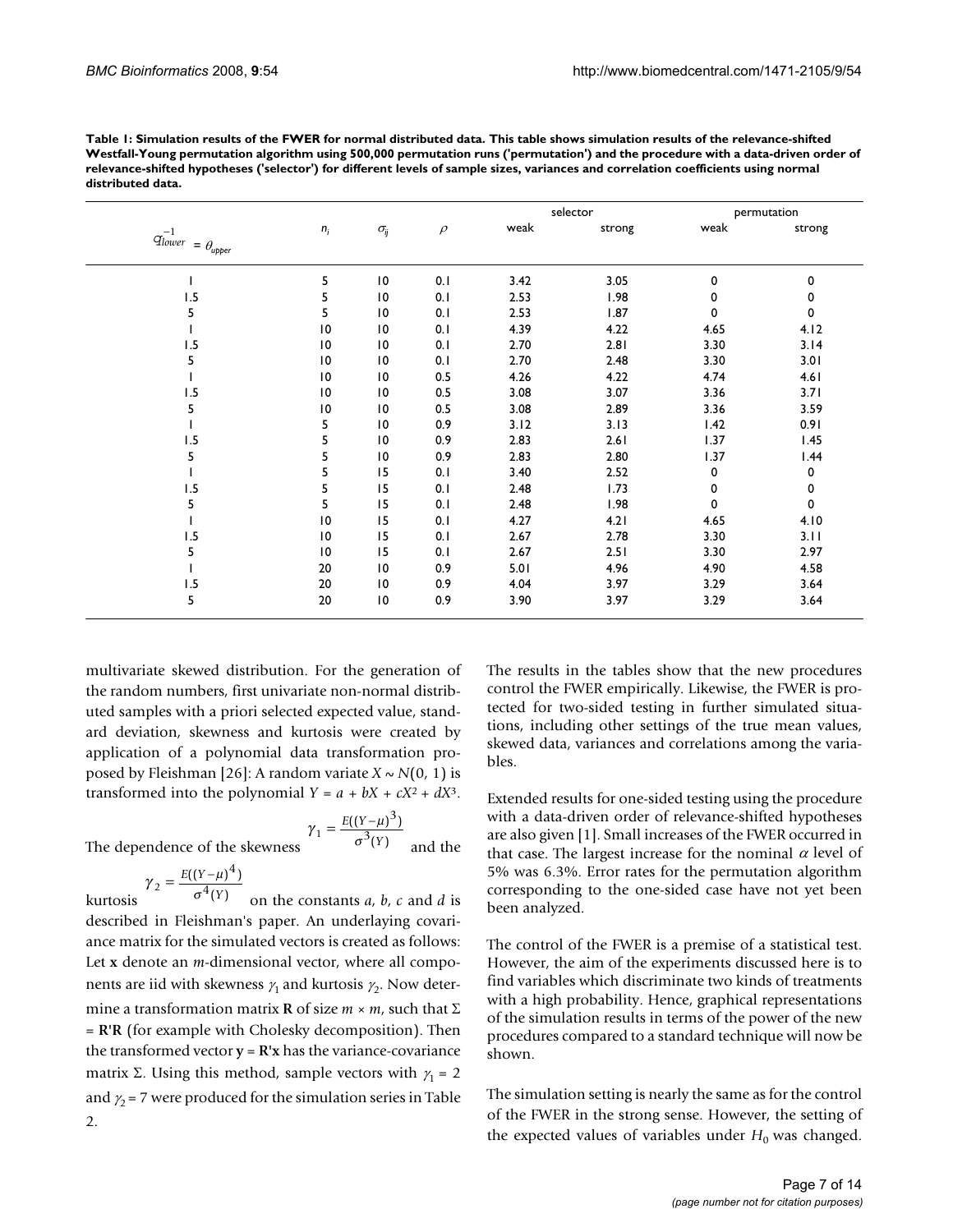| $-1$<br>$q_{lower}^{-1} = \theta_{upper}$ | $n_i$           | $\sigma$        | $\rho$ | selector |        | permutation |        |
|-------------------------------------------|-----------------|-----------------|--------|----------|--------|-------------|--------|
|                                           |                 |                 |        | weak     | strong | weak        | strong |
|                                           | 5               | 10              | 0.1    | 3.31     | 2.87   | 0           | 0      |
| 1.5                                       | 5               | $\overline{10}$ | 0.1    | 2.40     | 1.57   | 0           | 0      |
| 5                                         | 5               | 10              | 0.1    | 2.40     | 1.78   | 0           | 0      |
|                                           | 10              | 10              | 0.1    | 4.15     | 4.32   | 4.88        | 4.18   |
| 1.5                                       | $\overline{10}$ | $\overline{10}$ | 0.1    | 2.48     | 2.64   | 3.46        | 3.42   |
| 5                                         | 10              | 10              | 0.1    | 2.48     | 2.37   | 3.46        | 3.15   |
|                                           | 5               | 10              | 0.9    | 3.19     | 2.96   | 0.80        | 0.39   |
| 1.5                                       | 5               | 10              | 0.9    | 2.78     | 2.45   | 0.83        | 1.12   |
| 5                                         | 5               | 10              | 0.9    | 2.78     | 2.64   | 0.84        | 1.07   |
|                                           | 10              | $\overline{10}$ | 0.9    | 4.33     | 4.48   | 4.65        | 4.25   |
| 1.5                                       | $\overline{10}$ | 10              | 0.9    |          | 3.59   | 3.26        | 0.33   |
| 5                                         | 10              | 10              | 0.9    | 3.51     | 3.49   | 3.26        | 0.33   |
|                                           | 5               | 5               | 0.9    | 3.16     | 3.13   | 0.80        | 0.46   |
| 1.5                                       | 5               | 5               | 0.9    | 2.77     | 2.8    | 0.84        | 1.12   |
| 5                                         | 5               | 5               | 0.9    | 2.77     | 2.44   | 0.84        | 1.12   |
|                                           | 5               | 15              | 0.9    | 3.17     | 2.73   | 0.80        | 0.31   |
| 1.5                                       | 5               | 15              | 0.9    | 2.76     | 2.44   | 0.80        | 1.09   |
| 5                                         | 5               | 15              | 0.9    | 2.76     | 2.56   | 0.84        | 1.03   |

**Table 2: Simulation results of the FWER for non-normal distributed data. This table shows the results for similar settings as in Table 2. Again, different levels of sample sizes, variances and correlation coefficients were tested, however non-normal distributed data was generated.**

For the control of the FWER, these variables had a ratio of means set to one of the margins of the null hypothesis because this choice resulted in the largest empirical FWER compared to variables with ratios closer to 1. A more realistic setting was selected for the simulation of the power, where a variable under  $H_0$  received a random ratio of means. This random value was a number  $\theta_{lower} \leq \tau \leq \theta_{upper}$ . Two sets of values were created to generate  $\tau$ . One set included all values between 1 and θ*upper* in steps of 0.05. To receive an equal amount of ratios in the second set, all values between 1 and  $q_{lower}^{-1}$  in steps of 0.05 were computed

and the second set took the inverse of these values. The sets were combined and  $\tau$  was chosen separately for each variable. If  $\tau$  < 1 then expectation values were set to  $\mu_{1j}$  = 100/ $\tau$  and  $\mu_{2j}$  = 100 and the standard deviations were set to  $\sigma_{1j}$  =  $\sigma_{2j}/\tau$ . Otherwise the true mean values were  $\mu_{1j}$  = 100 and  $\mu_{2j} = \tau \cdot 100$  with  $\sigma_{1j} = \sigma_{2j}/\tau$ .

As for the simulations of the FWER,  $\alpha = 5\%$  and each result consisted of 10,000 simulation runs. In the tested scenarios, the thresholds were set to  $q_{lower}^{-1} = \theta_{upper} = 2$  (- $\delta_{lower} = \delta_{upper} = 0.6931$ ) and  $\sigma_{ij} = 10$ .

All further settings of the parameters are given in the captions of the figures. The figures show the ratio of detected false null hypotheses as an estimation of the proportional power, which is defined as the average probability of rejecting the false null hypotheses [19]. The power of the exact relevance-shifted Wilcoxon rank sum test on ratio with the multiplicity correction of Bonferroni-Holm ('Bonferroni-Holm') is plotted together with simulation results of the two new procedures.

It can be seen from Figure 1 that both new procedures achieve a higher power than the Bonferroni-Holm correction, irrespective of the correlation among the variables. While the power of the Bonferroni-Holm correction is constant for increasing correlation coefficients, the power of the new procedures increases. In Figure 2, the dependency of the three procedures on the relevance thresholds is shown. It can be clearly seen that the ratio of expected values has to be increased for all procedures in order to acquire a comparable power with increasing distance of the thresholds from the neutral value 1. In this and further simulation studies (results not shown here), the required ratio of expected values is approximately a multiple of the upper relevance threshold. The power is only smaller in the special case of  $q_{lower}^{-1} = \theta_{upper} = 1$ , as here all ratios of variables under  $H_0$  are set to the margins of the thresholds. To achieve a power of around 50%, for example the pro-

cedure with a data-driven order of relevance-shifted hypotheses requires a ratio of expected values of 1.25 for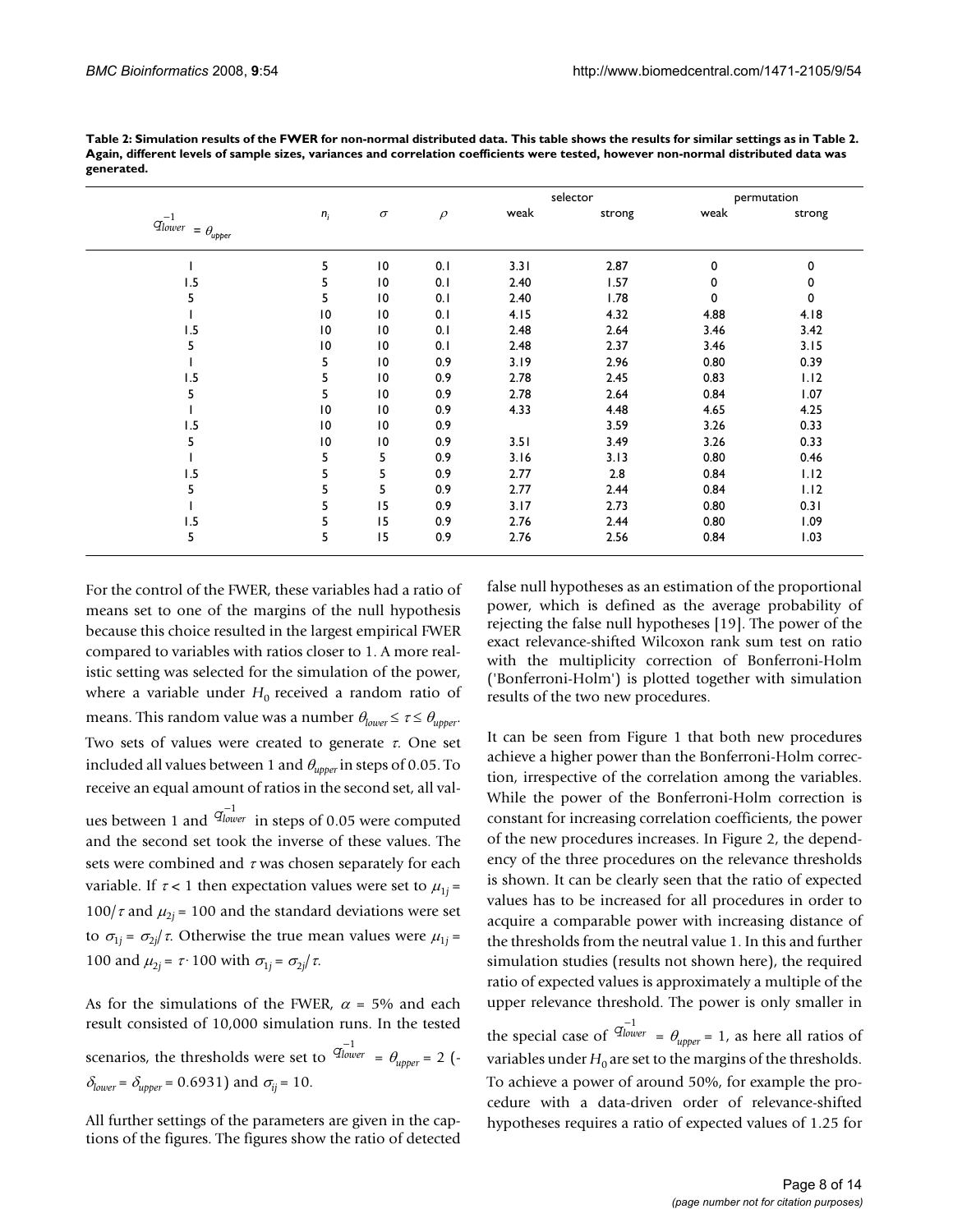

**Figure 1 Power for varying correlation structure among variables**. The three plots show the proportional power of the three procedures using a varying correlation structure among the variables. In each setting a sample size of *n<sub>i</sub>* = 7 was used.

 $=\theta_{\text{upper}}=1$ . By multiplying this ratio of expected values with the upper relevance thresholds 2 or 5 (giving the ratios 2.5 and 6.25, respectively), the power is around 55% in both cases. q*lower* −1

In Figure 3 the dependency of the three procedures on the sample sizes is shown. For small sample sizes, say 4 to 6, the procedure with a data-driven order of hypotheses is better than the permutation algorithm and the Bonferroni-Holm correction. With a sample size of 7 or more, the permutation algorithm achieves a higher proportional power. The Bonferroni-Holm correction can only be applied in this simulation setting if the sample size is at least 7. If the sample sizes are reduced to 6 per group, the smallest possible two-sided Bonferroni-Holm adjusted *p*value is 0.108, and thus no significant variables can be achieved with  $\alpha$  = 5%. The power of the Bonferroni-Holm correction also increases with increasing sample sizes. In the observed simulation setting a sample size of 10 is required to be better than the procedure with a datadriven order of hypotheses.

In most microarray experiments several thousand variables are tested. Hence, simulations presented in Figure 4 were carried out including 5,000 variables as well. Basically, the simulation setting was the same as the setting presented in Figure 3. However, the number of variables was set to 5,000, where 50 variables were tested under  $H_1$ . And as the power decreases with an increasing number of variables, the expected values were set to 1/2.5 and 2.5 for 25 variables under  $H_1$  each. The simulations of the permutation algorithm including 5,000 variables were time consuming. Therefore, simulations were carried out up to a sample size of 10 per group.

As in Figure 3, the procedure with a data-driven order of hypotheses is more powerful than the permutation algorithm if the sample sizes are small. However, using a larger sample size the permutation algorithm is preferable. The Bonferroni-Holm correction achieves no power, because the procedure is too discrete. If an experiment consists of 5,000 variables, a sample size of 12 per group is required to achieve a two-sided *p*-value of 3.7%. For example, using a sample size of 11 per group, the smallest achievable twosided *p*-value is 14.2%. Irrespective of the effect size, this *p*-value cannot be less than  $\alpha$  = 5%.

The choice of the procedure with the best power does not only depend on the sample size. In particular with an increasing  $\alpha$ , the permutation algorithm and the Bonfer-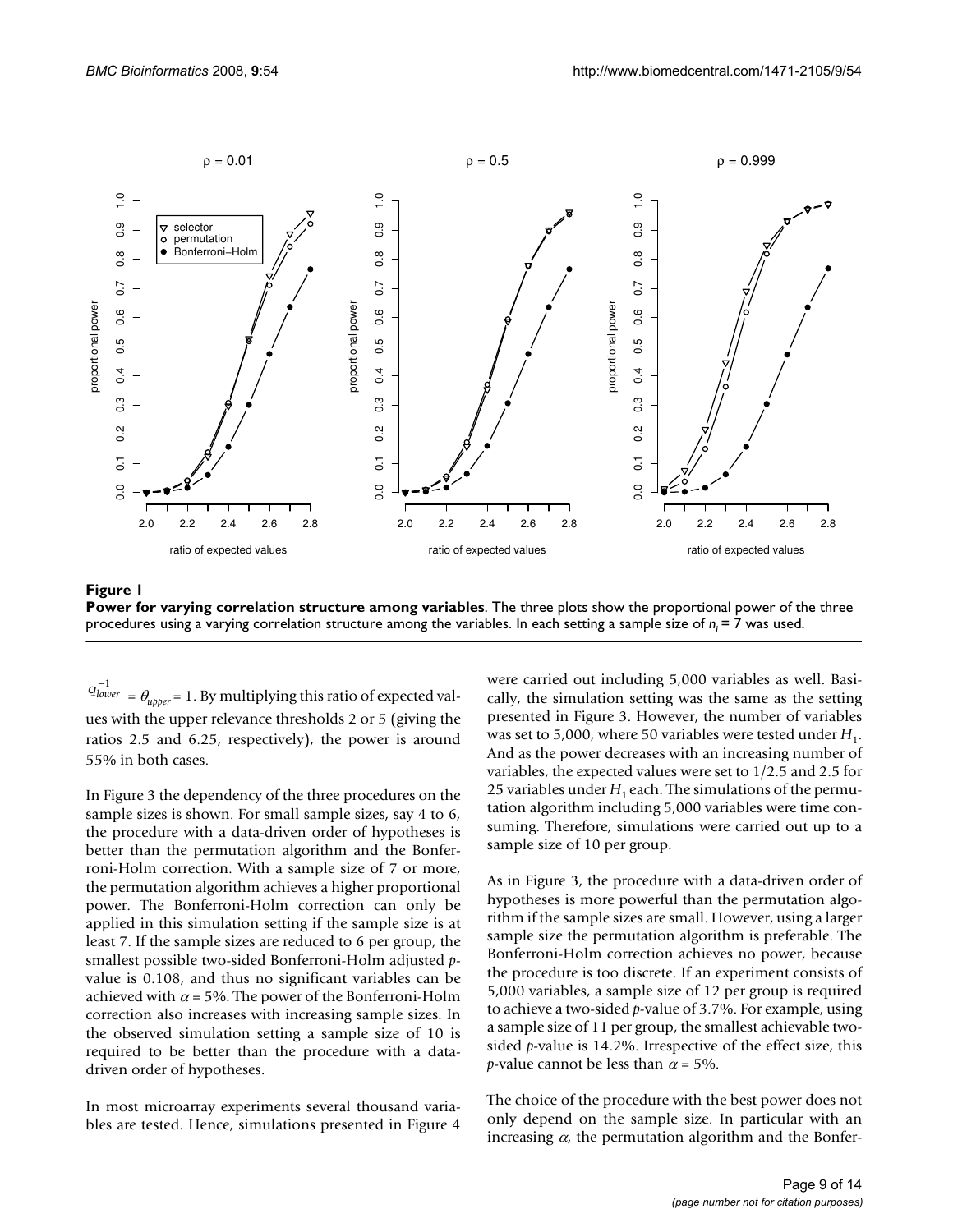roni-Holm correction are more powerful than the procedure with a data-driven order of hypotheses with sample sizes as low as 7 or 10. The choice is also dependent on the correlation among the variables as shown in Figure 1. Furthermore, the power of the procedure with a data-driven order of hypotheses reduces drastically in the case of variance heterogeneity among the variables. To be powerful,



ratio of expected values

#### Figure 2

**Power for varying levels of relevance thresholds**. The figure shows the proportional power for varying levels of relevance thresholds. The power was computed using a sample size of  $n_i = 7$  and a correlation among the variables of  $\rho = 0.3$ . To simulate the power for the left curves the thresholds were set to  $\theta_{\sf{lower}}$ =  $\theta_{\sf{upper}}$ = 1, for the curves in the middle  $\ ^{Q^{-1}_{\sf{lower}}}= \theta_{\sf{upper}}$ = 2 were chosen and the power curves on the right were computed using  $\stackrel{q^{-1}_{\lvert over} }{=} \theta_{\text{upper}}$  = 5.

the procedure requires approximately homogeneous variances after the logarithmic transformation. Corresponding simulation results to these influences are given in Frömke [1]. Although the impact of a varying number of variables was not examined, it can be assumed to have significant effects as well.

#### *Implementation*

*Method comparison using a publicly available dataset*

This section illustrates the application of the two procedures using a subset of the microarray study published by Khan et al. [27]. The entire data set consists of four subgroups of small, round blue cell tumors (SRBCTs) of childhood. Cell lines are available for all four subgroups, and biopsy material is available for two subgroups. The subset of the original study used here incorporates the biopsy material, which consists of 13 samples of the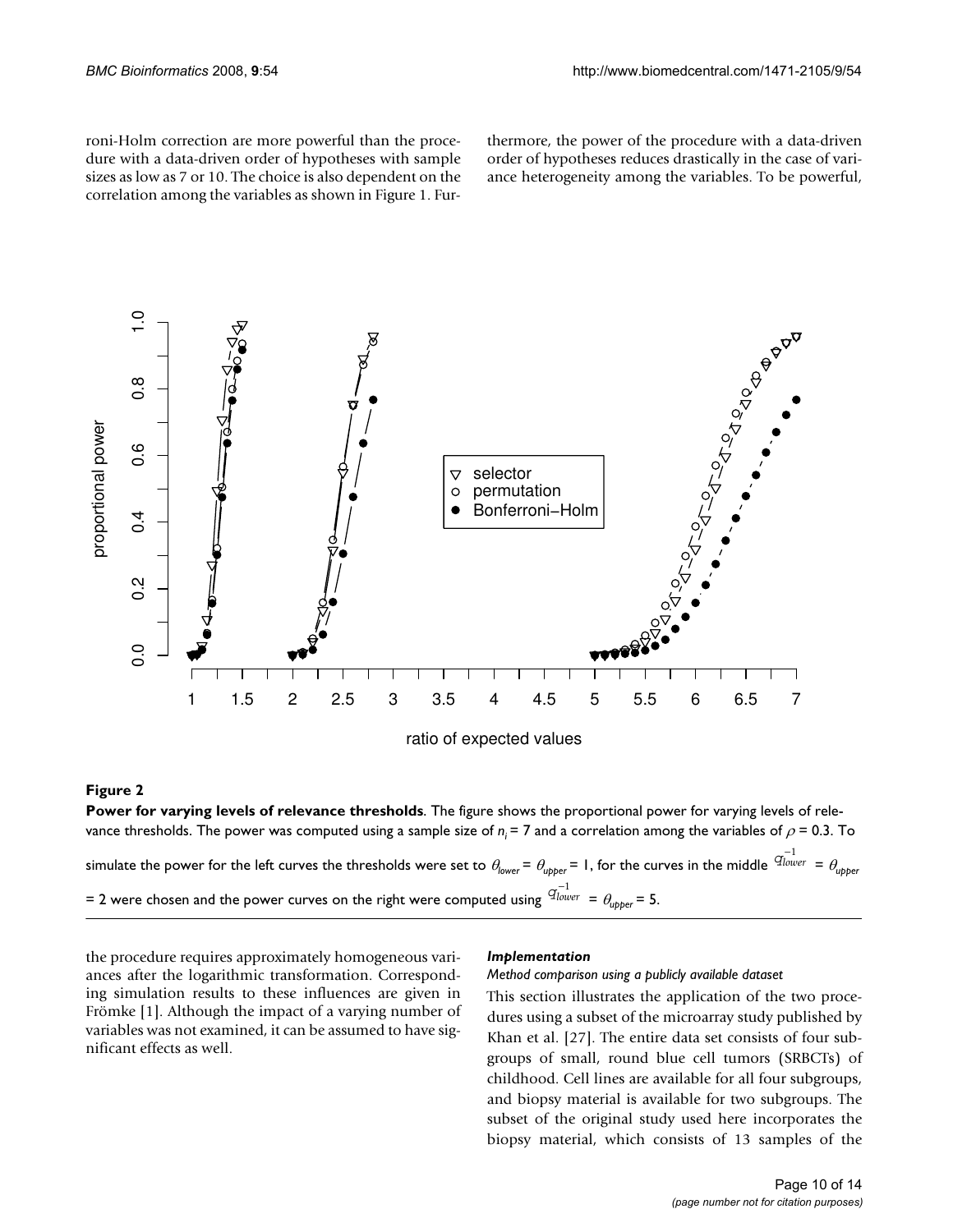

#### **Figure 3**

**Power for varying levels of sample sizes per group using 50 variables**. The figure shows the power for varying levels of samples sizes per group. All settings were simulated using a ratio of expected values for variables under *H*<sub>1</sub> of 2.35 and a correlation among the variables of  $\rho = 0.3$ .

Ewing family of tumors (EWS) and 10 samples of the rhabdomyosarcoma (RMS). Furthermore, all 2,308 genes of the original data set will be analyzed. For the following analysis, significant two-fold under- or over expressions to an  $\alpha$  = 5% are sought. Hence, the thresholds are set to  $q_{lower}^{-1} = \theta_{upper} = 2$  corresponding to  $-\delta_{lower} = \delta_{upper} = 0.6931$ .

The results of the relevance-shifted Westfall-Young permutation algorithm, the procedure with a data-driven order of relevance-shifted hypotheses and the Bonferroni-Holm correction are listed in Table 3. The last column provides a ranking number. These ranks are taken from the analysis methods supplement [27], where the top 96 genes were ranked according to importance using artificial neural network techniques.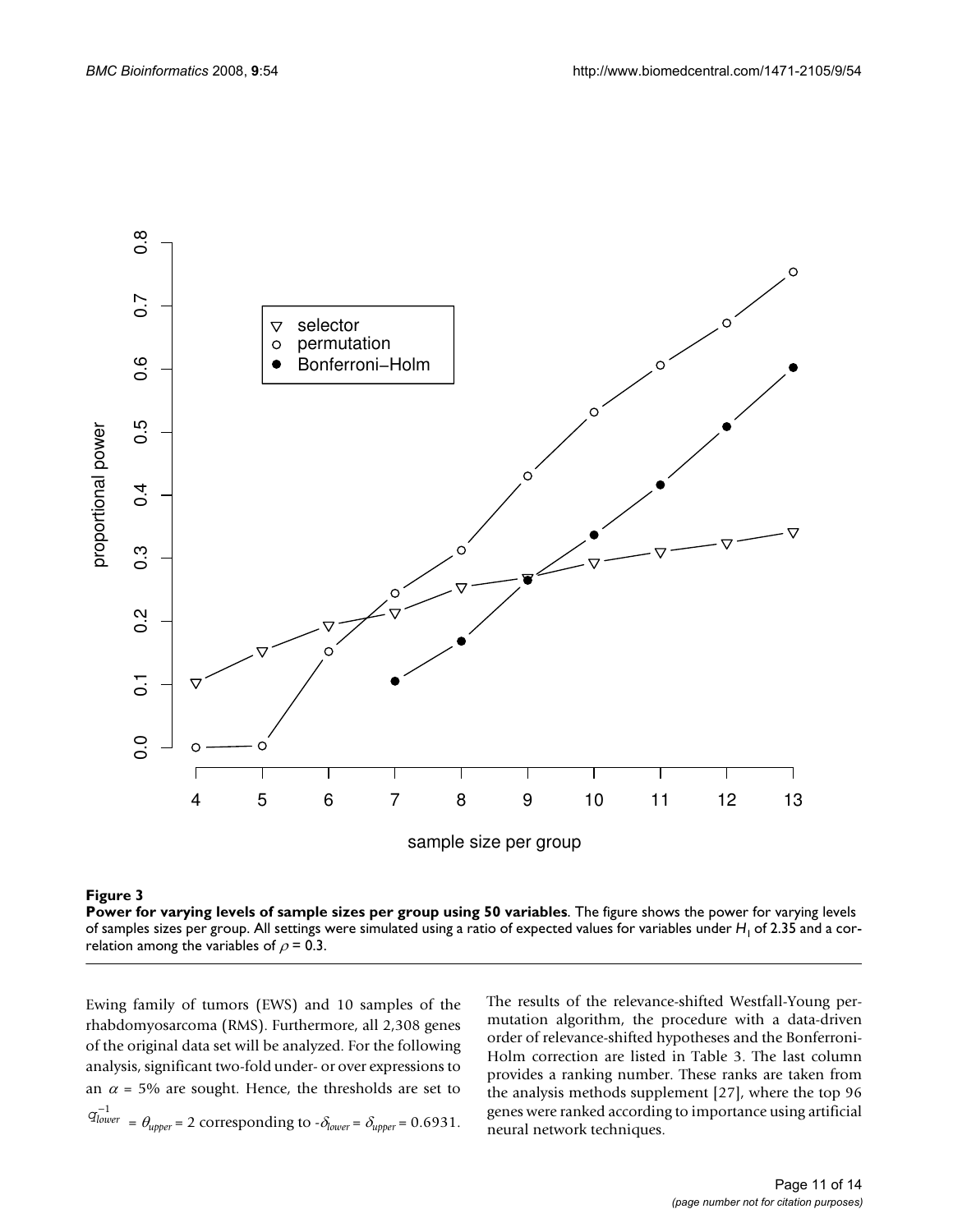

#### **Figure 4**

**Power for varying levels of sample sizes per group using 5,000 variables**. As in Figure 3 the power for varying levels of samples sizes per group are presented. The simulation settings were the same using in Figure 3. Only the expected values of the 50 variables under H<sub>1</sub> were set to 2.5 and 1/2.5 and results consisted of 1,000 simulation runs. The simulations carried out for the permutation algorithm were time consuming. Therefore, the power computed for sample size 10 per group was simulated using 100 runs and the number of permutations in each run was restricted to 100,000.

On top the table shows the results for the five significant genes found by the relevance-shifted Westfall-Young permutation algorithm after 500,000 permutation runs. In contrast, the procedure with a data-driven order of relevance-shifted hypotheses detects three significant genes, where one of them was also found using the above method. Three genes are also found with the Bonferroni-Holm adjustment. They are completely different genes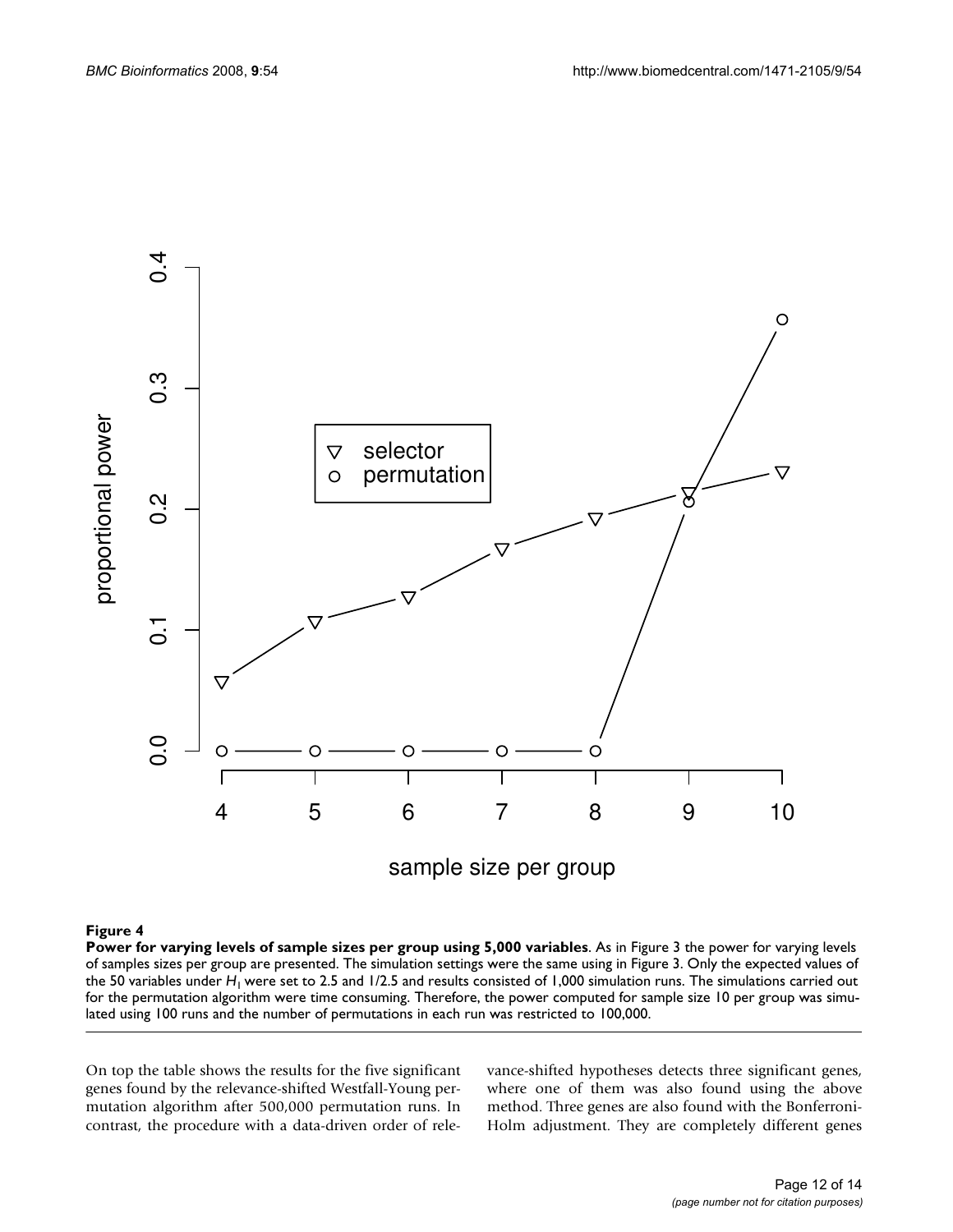| procedure       | image id. | ratio    | selector statistic       | p-value | test decision                 | ranking |
|-----------------|-----------|----------|--------------------------|---------|-------------------------------|---------|
| permutation     | 770394    | 0.051    |                          | 0.00278 | (reject $H_0$ )               | 6       |
|                 | 814260    | 0.032    | ۰                        | 0.00278 | (reject $H_0$ )               | 75      |
|                 | 244618    | 24.918   | $\overline{\phantom{a}}$ | 0.00348 | (reject $H_0$ )               |         |
|                 | 207274    | 4259.257 | ۰                        | 0.01983 | (reject $H_0$ )               |         |
|                 | 43733     | 0.040    |                          | 0.04832 | (reject $H_0$ )               | ٥       |
| selector        | 207274    | 4259.257 | 6.881                    | 0.00003 | reject $H_0$                  |         |
|                 | 122159    | 169.102  | 6.204                    | 0.02136 | reject $H_0$                  | 40      |
|                 | 296448    | 1445.051 | 6.041                    | 0.00145 | reject $H_0$                  |         |
|                 | 34849     | 0.728    | 5.239                    | 1.00000 | accept $H_0$ , stop procedure |         |
| Bonferroni-Holm | 770394    | 0.051    | $\overline{\phantom{0}}$ | 0.00403 | (reject $H_0$ )               | 6       |
|                 | 244618    | 24.918   | ۰                        | 0.00403 | (reject $H_0$ )               |         |
|                 | 814260    | 0.032    | $\overline{\phantom{a}}$ | 0.00403 | (reject $H_0$ )               | 75      |

**Table 3: Results from the publicly available dataset. Results from the publicly available dataset: This table shows the results of the relevance-shifted Westfall-Young permutation algorithm using 500,000 permutation runs, the procedure with a data-driven order of relevance-shifted hypotheses and the Bonferroni-Holm correction. Note that the fourth and the sixth column are necessary for the the procedure with a data-driven order of relevance-shifted hypotheses only.**

compared to the former procedure, but they were also found using the modified Westfall-Young method.

In this analysis, the permutation algorithm detects more significant variables than both the procedure with a datadriven order of relevance-shifted hypotheses and the αadjustment of Bonferroni-Holm. As shown in the former section, this can be explained with the general performance of these three methods for the present case of moderately large sample sizes in both groups. However, the procedure with a data-driven order of sequential testing is the only one that found the gene 296448, which according to Khan et al. [27] is the most important one.

### **Conclusion**

The comparison of two groups of individuals with many variables is a common problem in biological studies. In the current literature, procedures are proposed which perform local tests for each variable and correct for multiplicity. Most of these procedures test the point-zero or pointone null hypotheses of a difference or ratio in treatment effects of 0 or 1, respectively. A parametric procedure is available for relevance-shifted hypotheses [7]. In this article, two nonparametric procedures are proposed which perform a local relevance-shifted test on ratio on the two samples for each variable and include a multiplicity correction as well. They are extensions of the Westfall-Young permutation algorithm [18] and of a sequential procedure with data-driven order of hypotheses [20], which consider point-null hypotheses in their original form.

Both new procedures utilize the correlation structure. In the proofs of the original versions, this can be seen in the fact that they consider permutations of the whole observation vectors and not separate permutations for single variables. In the technical procedures, the influence of the correlation among the variables is not seen explicitly because univariate test statistics and selector functions are calculated. But it is present in the ordering of variables, which is part of both procedures in some way. When the variables are highly correlated, then the relation of their Wilcoxon test statistics or interquartile ranges effectively reflects the relation in the degree of violation of the corresponding null hypothesis. The less these correlations are, the more this relation is overlaid with random influences.

As not all modifications, applied to the point-null versions, could be covered by the theoretical considerations, simulation experiments were carried out for the control of the FWER and for the assessment of the power. In these experiments, the FWER was always controlled for the twosided test versions discussed in this paper.

The power of the two new proposals and of the Bonferroni-Holm method was similar to the original procedures for point-null hypotheses (cf. Kropf et al. [20]). The procedure with data-driven sequential hypothesis testing uses a nonparametric measure of variability in the pooled samples as an additional source of information. This provides an advantage in small samples if the variances of the different variables are more or less homogeneous in the data. This advantage is lost and even reversed with increasing sample sizes. As discussed in Kropf et al. [20], this is due to the fact, that the probability to detect a difference in the unadjusted tests (which is the major input in the other test procedures) increases faster than the probability of the correct ordering of variables with and without deviations from the null hypothesis. Therefore, this ordering becomes the critical part in the sequential procedure for at least moderately large samples. However, data from microarray and proteomics experiments are commonly characterized by a very large number of variables and small sample sizes. The analysis of such experiments using standard multivariate approaches is inappropriate. The